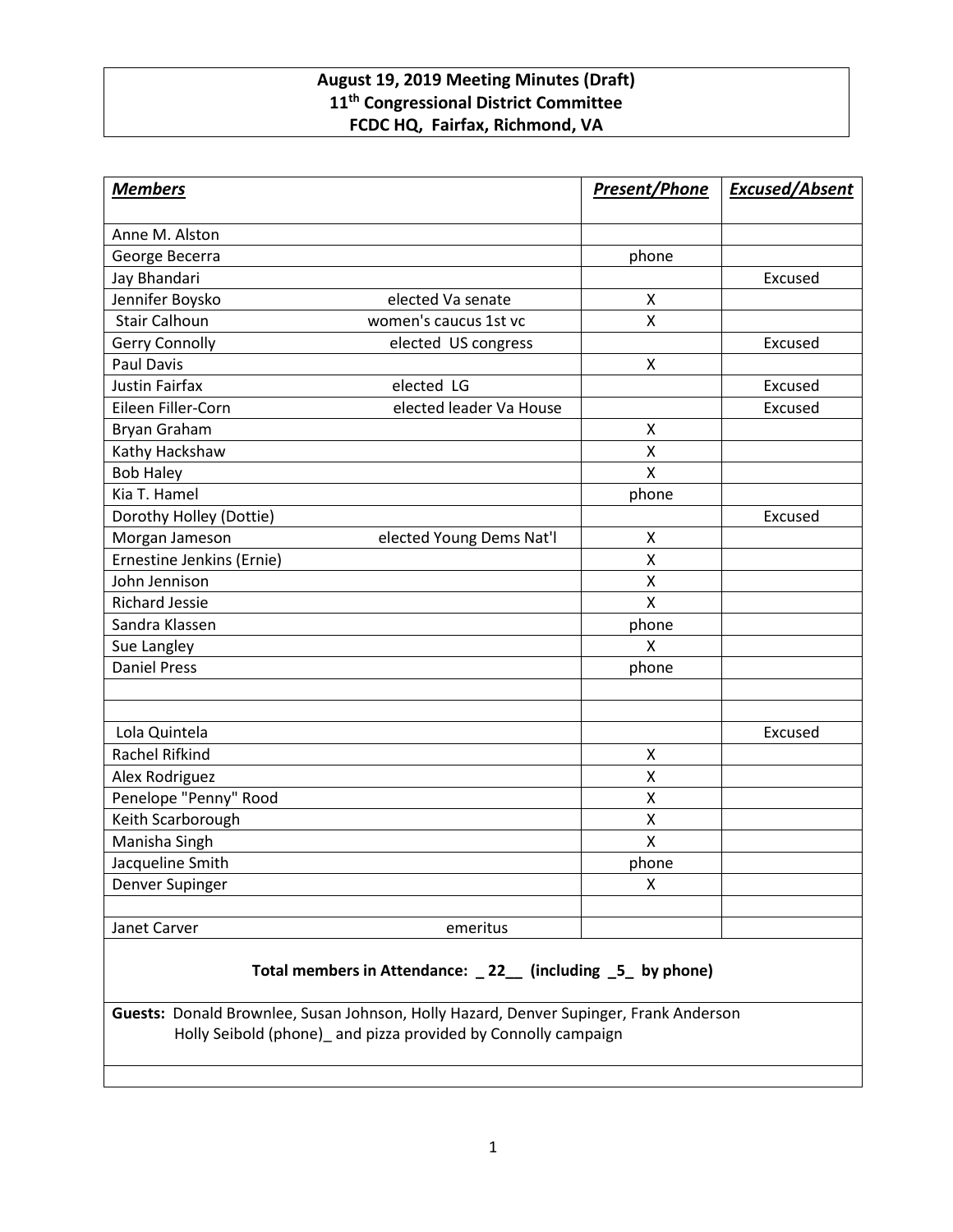1.a. Call to Order**:** Meeting called to order by Chair Haley, 8:07 pm.

1.b Roll Call: Jennison

- 2. Guest Introductions none
- 3.a. Motion to Approve Agenda not made

Motion by \_ acclimation \_\_ 2nd by \_\_\_\_

- 3.b. Approval of Minutes. July 15, 2019 11th CD meeting @ FCDC HQ Motion by \_ Alex \_\_ 2nd by Bryan vote: unanimous
- 4. Vacancy Election Motion by Bryan to vote to fulfill committee vacancy. 2nd by Jennison Vote: unanimous
- 4.a. Motion by Bryan to nominates Denver Supinger as recommended by Fairfax caucus to fill committee vacancy. - 2nd by Paul

b. Motion by Kathy to nominate Holly Siebold to fill committee vacancy. - 2nd by Manisha

- Discussion: of recent committee election, identifying demographics of new voters.

- Motion by Penny for unanimous vote by acclimation for Denver Supinger to fill vacancy. 2nd by Manisha Vote: unanimous
- 5. Campaign Contributions to NoVa Candidates Dan Press
	- Dan led committee with Penny gave list of recommended amounts based on need.
	- Discussion of not giving contributions to Dems without opponents.
	- Vote: unanimous to follow recommendations.

#### 6. Chair's Report - Haley

- Halfway to St. Patty's need more RSVPs & more ticket sales
- Central DPVA quarterly meeting in Fredericksburg
- Sen. Warner's Pig Roast following Central
- 7. Treasurer's Report Rachel as of: 7/15/2019 Federal account \$ 5,104.50 Non-federal account \$ 8,290.19 Accepted. No vote required.

8. Vice Chairs' Reports -

Fairfax - Sue: - upcoming convention May 16, 2020 - reserved lake Braddock HS \$4k - city/county caucus April 18, 2020

 PWCo - Ernie: - strong coordinated campaign. 31 candidates. Booth at co. fair. Anne Wheeler candidate for co. chair.

- Ribbon cutting: John J. Jenkins E. S. on Aug. 28

Communications - no report

9. Jurisdiction Reports: